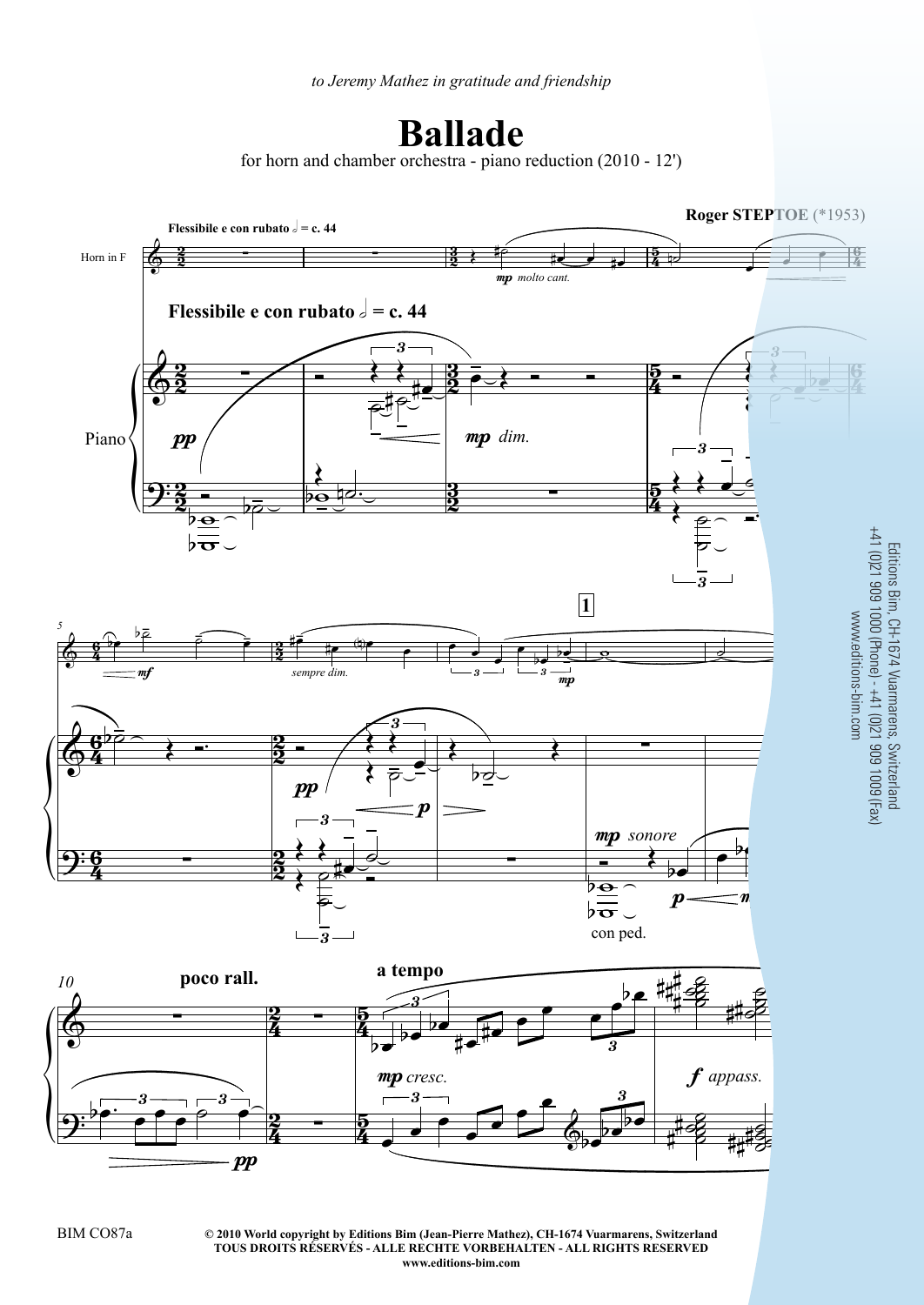





<sub>2</sub><br>2

Unauthorized duplication is illegal - Les reproductions non-autorisées sont illicites - Unerlaubte Vervielfältigung ist rechtswidrig<br>© 2010 Editions Bim - Roger Steptoe, Ballade for horn and orchestra or piano reduction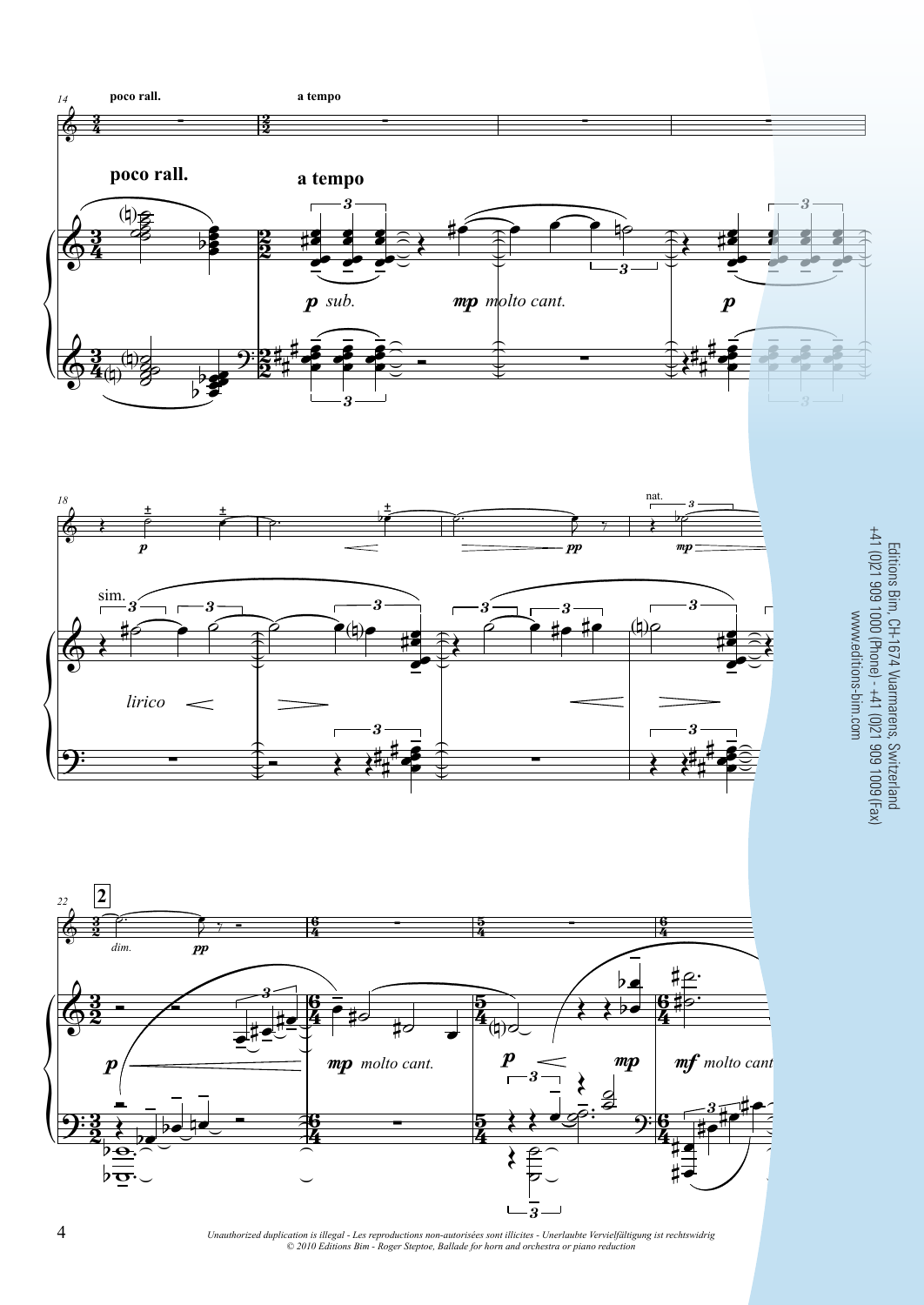

 $3 \longrightarrow$ 

 $\begin{array}{ccc} \cdot & \cdot & \cdot \\ \cdot & \cdot & \cdot \end{array}$ 



 $3$  and  $\overline{\phantom{a}}$  and  $\overline{\phantom{a}}$  and  $\overline{\phantom{a}}$  and  $\overline{\phantom{a}}$  and  $\overline{\phantom{a}}$  and  $\overline{\phantom{a}}$  and  $\overline{\phantom{a}}$  and  $\overline{\phantom{a}}$  and  $\overline{\phantom{a}}$  and  $\overline{\phantom{a}}$  and  $\overline{\phantom{a}}$  and  $\overline{\phantom{a}}$  and  $\overline{\phantom{a}}$  and  $\overline{\$ 

 $\bigcirc$ 

 $3 \longrightarrow$ 

 $506$ 

 $\frac{1}{2}$ 

 $r \rightarrow 0$ 



 $bc \overline{\phantom{aa}}$  $\overline{bc}$   $\overline{bc}$ 

 $\begin{array}{c|c}\n\begin{array}{c}\n\uparrow & \downarrow \\
\hline\n\downarrow & \downarrow \\
\hline\n\end{array} \\
\hline\n\end{array}$  $\begin{array}{c} \begin{array}{c} \uparrow \\ \uparrow \end{array} \end{array}$ 

**JULI** 

 $\overrightarrow{b}$ 



 $\Big\vert$ 2

 $\Bigg|$ 

*35*

 $4<sup>1</sup>$  $4$   $\frac{4}{1}$ 

 $64<sup>1</sup>$ 

 $\oint_{\mathcal{O}}$ 

 $\theta$ 

 $9: 7$ 

——∽<br>¶r ⊧—<br>∮

▅▁▁▁<br>▓▕<sub>▜</sub>▆<sub>▔</sub>▄▁▁▏▔

こ*ノ* 、

 $\frac{1}{\sqrt{2}}$ 

 $\begin{array}{ccc} \uparrow & & \bullet \\ \downarrow & & \end{array}$ 

<sup>w</sup> <sup>Œ</sup> ˙

–—  $\rightarrow$   $\rightarrow$   $\rightarrow$ 

 $\frac{1}{2}$   $\frac{1}{2}$   $\frac{1}{2}$   $\frac{1}{2}$   $\frac{1}{2}$   $\frac{1}{2}$   $\frac{1}{2}$   $\frac{1}{2}$   $\frac{1}{2}$   $\frac{1}{2}$   $\frac{1}{2}$   $\frac{1}{2}$   $\frac{1}{2}$   $\frac{1}{2}$   $\frac{1}{2}$   $\frac{1}{2}$   $\frac{1}{2}$   $\frac{1}{2}$   $\frac{1}{2}$   $\frac{1}{2}$   $\frac{1}{2}$   $\frac{1}{2}$ 

 $\begin{array}{c} \begin{array}{c} \bullet \\ \bullet \\ \end{array} \end{array}$ 

 $3 \longrightarrow -3 \longrightarrow$ 

 $n_{e}$ 

 $\frac{1}{2}$ 

 $\bullet$ 

 $4^{6}$  $\frac{4}{4}$ 

 $9:4^{6}$   $8^{100}$  8

 $\frac{1}{2}$ 

**Julie 1999**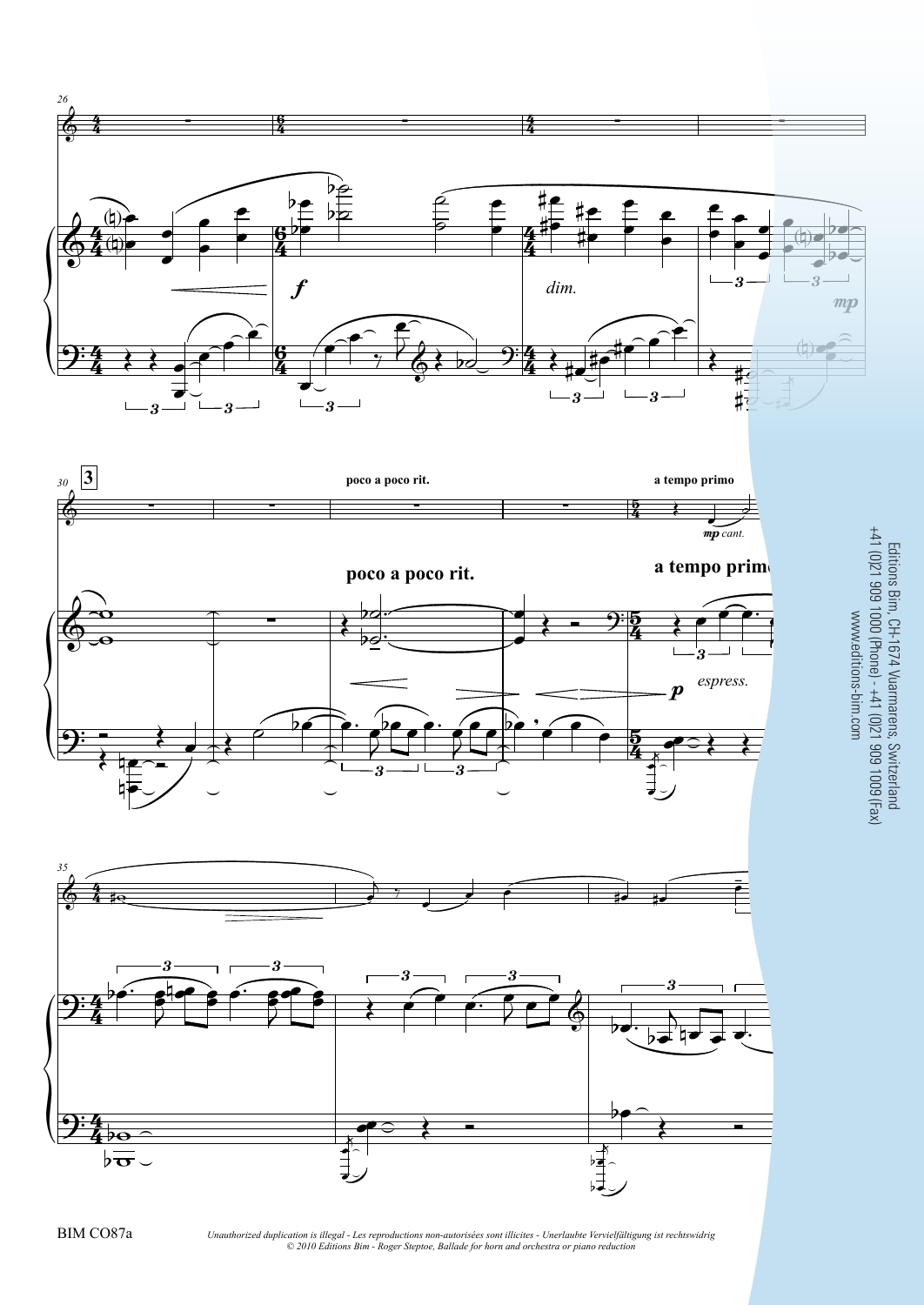





 $\pm$ m, C<br>101<br>9.mi, C  $\begin{array}{c}\n 0.0001 \\
 0.001 \\
 0.001\n\end{array}$ 16021<br>(0)<br>1605 ens, Sv<br>com<br>com<br>∴ Editions Bim, CH-1674 Vuarmarens, Switzerland +41 (0)21 909 1000 (Phone) - +41 (0)21 909 1009 (Fax) www.editions-bim.com

Unauthorized duplication is illegal - Les reproductions non-autorisées sont illicites - Unerlaubte Vervielfältigung ist rechtswidrig<br>© 2010 Editions Bim - Roger Steptoe, Ballade for horn and orchestra or piano reduction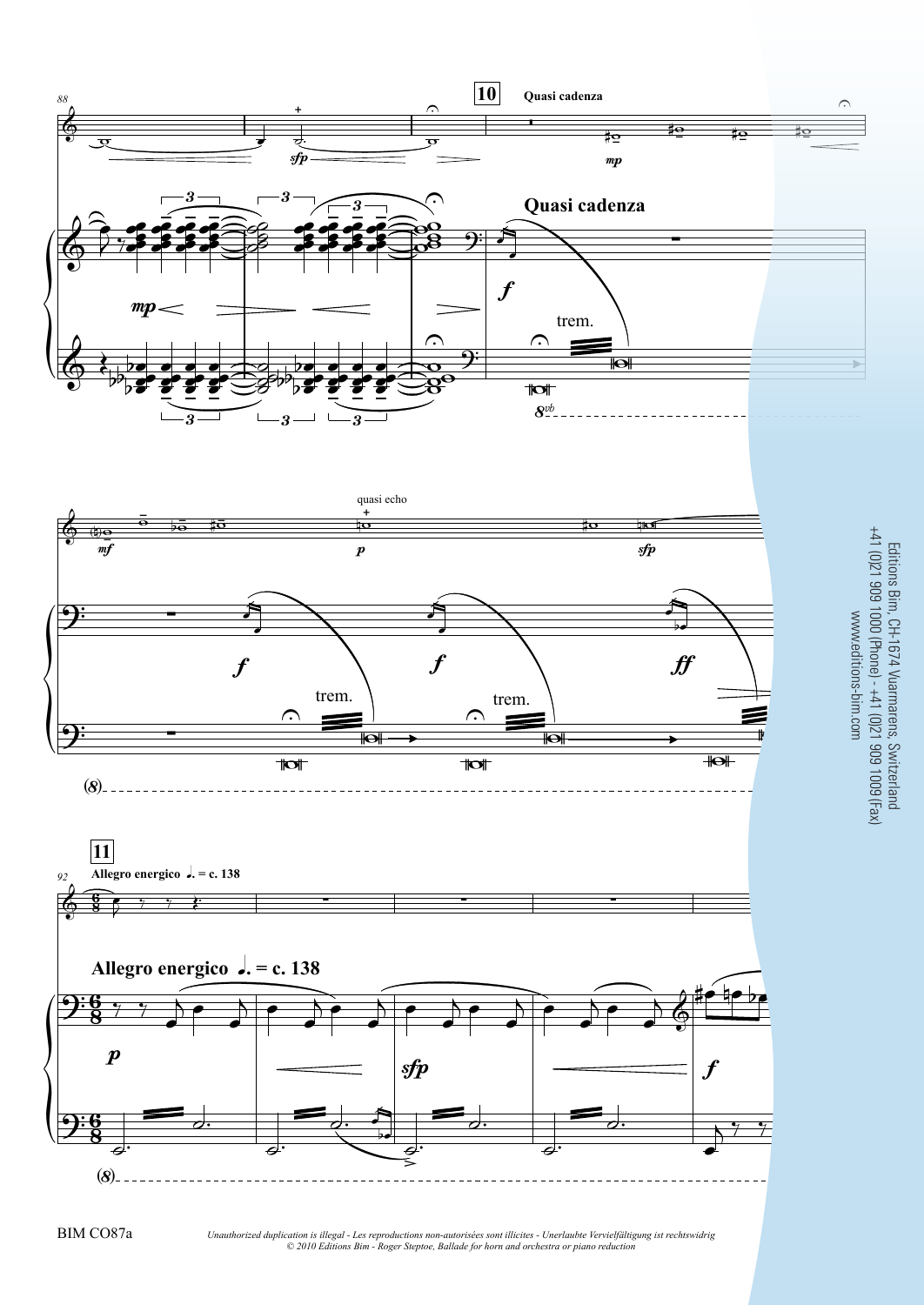

 $8^{vb}$ 

 $\begin{matrix} \bullet \\ \bullet \end{matrix}$   $\begin{matrix} \bullet \\ \bullet \end{matrix}$   $\begin{matrix} \bullet \\ \bullet \end{matrix}$   $\begin{matrix} \bullet \\ \bullet \end{matrix}$   $\begin{matrix} \bullet \\ \bullet \end{matrix}$   $\begin{matrix} \bullet \\ \bullet \end{matrix}$   $\begin{matrix} \bullet \\ \bullet \end{matrix}$   $\begin{matrix} \bullet \\ \bullet \end{matrix}$   $\begin{matrix} \bullet \\ \bullet \end{matrix}$   $\begin{matrix} \bullet \\ \bullet \end{matrix}$   $\begin{matrix} \bullet \\ \bullet \end{matrix}$   $\begin{matrix} \bullet \\ \bullet \end{matrix}$   $\begin{matrix$ 

 $\frac{1}{2}$ 

 $y \rightarrow \cdot$ 

œ



Editions Bim, CH-1674 Vuarmarens, Switzerland<br>+41 (0)21 909 1000 (Phone) - +41 (0)21 909 1009 (Fax)<br>www.editions-bim.com Editions Bim, CH-1674 Vuarmarens, Switzerland +41 (0)21 909 1000 (Phone) - +41 (0)21 909 1009 (Fax) www.editions-bim.com

 $BIN CO87a$ 

Unauthorized duplication is illegal - Les reproductions non-autorisées sont illicites - Unerlaubte Vervielfältigung ist rechtswidrig<br>© 2010 Editions Bim - Roger Steptoe, Ballade for horn and orchestra or piano reduction

 $\widetilde{\mathcal{C}}$  .

 $777$